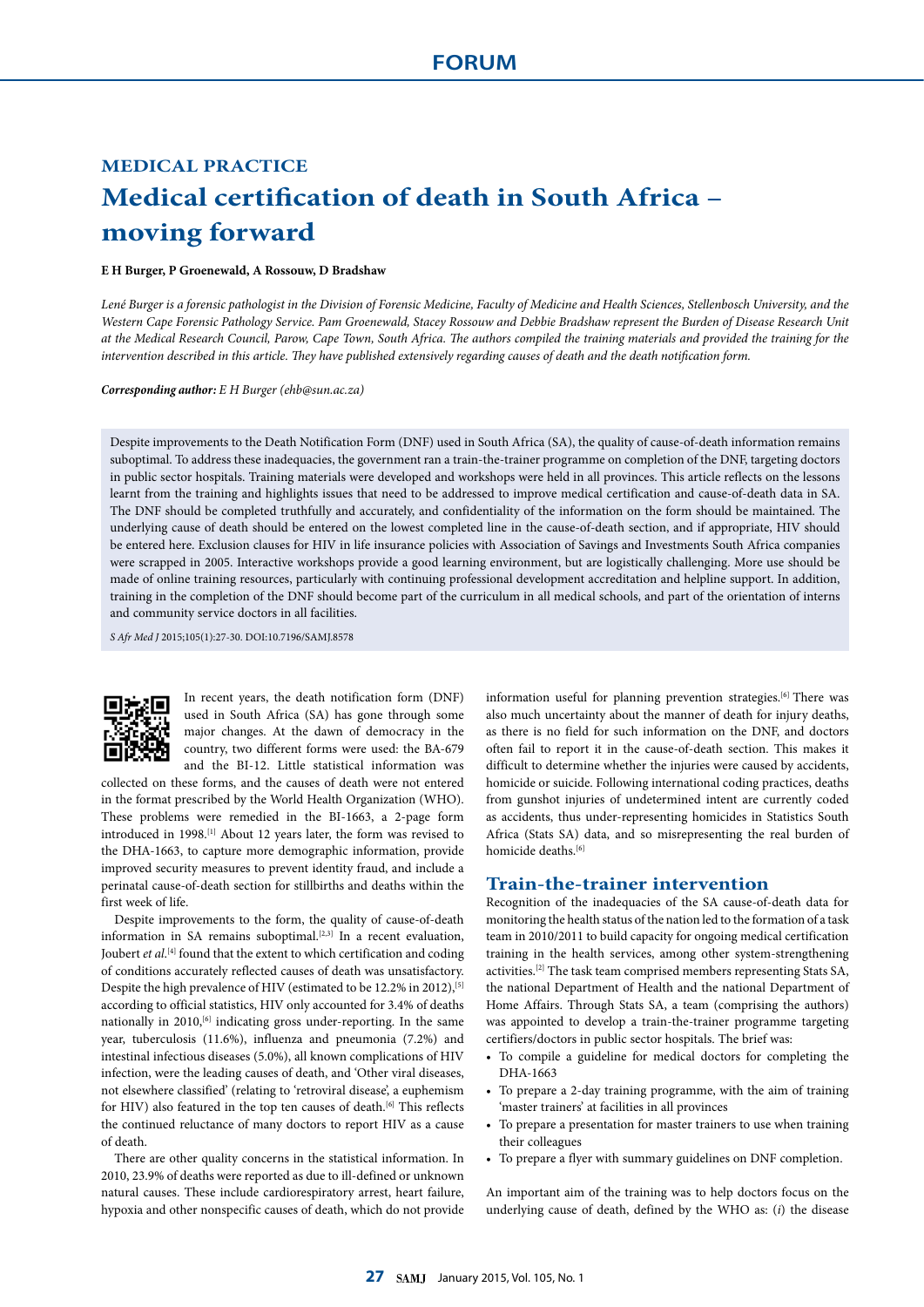or injury that initiated the train of morbid events leading directly to death; or (*ii*) the circumstances of the accident or violence that produced the fatal injury.<sup>[7]</sup> A flow diagram indicating the thought process for completing a cause-of-death sequence was developed for the training and, based on participant inputs, later refined (Fig. 1). On the death of a patient, the clinician first needs to decide whether referral to the Forensic Pathology Service (FPS) is required. For this decision, the guidelines set by the regulations to the National Health Act<sup>[8]</sup> and the Health Professions Act<sup>[9]</sup> are followed. If referral to the FPS is not required, the underlying cause of death should be written on the lowest completed line in Part 1 of the Medical Certificate of Cause of Death section on the DNF. The terminal or immediate cause of death is the final disease or condition that the patient suffered from before death, and should be written on the first line of the cause-ofdeath sequence.[7] The DNF should not contain any mechanisms of death, such as hypoxia, heart failure or cardiac arrest – these are terms that indicate the physiological abnormality in the body at the time of death, but cannot and should not indicate the underlying or immediate cause of death.[7]

To facilitate maximal attendance, the training programme was conducted in all provinces, enabling doctors from every district to attend. The guideline and training resources developed for the programme are freely available at http://www.sahealthinfo.org/bod/ deathtraining/guideline.htm

Topics covered included:

- The value of mortality statistics, highlighting that national statistics are compiled from information written on DNFs by doctors, and that good quality statistics can assist managers in adequately planning for healthcare in facilities, districts and provinces
- How to complete the DNF correctly, focusing on the cause-ofdeath section
- Identifying all cases that should be referred to the FPS.

The training also prepared the participants to train at local facilities, and accredited the master trainers to enable allocation of continuing professional development (CPD) points to their trainees. Lectures and group discussions were distributed over 2 days, and participants had to prepare mock presentations as 'homework' on the first evening. The purpose of the homework was to provide an opportunity for revision of the topics covered on day 1, and to ensure that doctors could communicate this information accurately. In order to be accredited as master trainers, doctors had to obtain a score of at least 80% in an open-book competency test.

A total of 288 doctors attended 15 training sessions; 178 successfully completed the competency test, and 100 were accredited as master trainers. Subsequently 609 health personnel attended 45 in-hospital training sessions provided by 27 of the master trainers. Of these, 385 doctors had been awarded CPD points at the time of writing. However, 73 of the 100 accredited master trainers had not commenced any training, despite encouragement to do so.

# **Lessons learnt from training experience**

# **Training**

Clinical managers of hospitals were initially targeted, since they can be held to account for the quality of medical certification in their facility. In addition, they are in a position to instruct doctors to attend in-hospital training sessions. However, it was found that family physicians tended to be more interested and were often good communicators. This cadre may therefore be well suited to provide ongoing training.

Doctors were generally receptive to the training and found it useful. They indicated their willingness to change their practice, notwithstanding some reservations about reporting HIV.

The training workshops were conducted over 2 days. We believe that this contributed to a greater understanding of the important concepts and allowed more time for interactive, practical sessions. We were able to focus on problems that are specific to the national scenario, against the background of the international standard. Aung et al.<sup>[10]</sup> found that interactive workshops with theoretical and practical components were most effective, and that printed material alone was the least effective in improving the quality of death certification. However, interactive workshops can be costly and labour intensive. In our experience, the length of the workshop impacted on attendance – some doctors were not able to attend the full training because of other responsibilities. This raises the question of whether the training period could have been shortened or divided to allow for practical experience before becoming a trainer. However, an extended training period poses significant logistical challenges.

The WHO has developed an online training tool for *International Statistical Classification of Diseases and Related Health Problems*, 10th revision (ICD-10) medical certification, which Walker *et al.*<sup>[11]</sup> recently evaluated and found easy to use and complete in less than an hour, however, some participants mentioned that group discussions might be useful. It should be noted that our trainees appreciated the opportunity to discuss difficult situations during the training.

#### **Reporting HIV**

At every workshop, doctors raised concerns about reporting HIV on the DNF. These included patient confidentiality, the impact on life insurance or funeral policy claims, and the mistaken belief that reporting HIV is not allowed. The last page of the DNF, which contains the cause-of-death information, is supposed to be confidential and is sent directly to the Department of Home Affairs in a sealed envelope, without any copies of the page being made. However, many doctors told us that envelopes were not always available and expressed concern that family members or funeral undertakers might open the envelope. Some doctors reported instances of insurance companies insisting on a copy of the last page before processing the claim, which appears to act as another disincentive for full disclosure of the causes of death.

In order to address this issue, we had in-depth discussions with the chairperson of the Association of Savings and Investments South Africa (ASISA). He confirmed that all exclusion clauses for HIV were scrapped in January 2005. This means that HIV is treated like other chronic diseases such as diabetes or ischaemic heart disease. Most companies require HIV testing upon application for insurance, and cover will be declined or subscriptions loaded if the applicant tests positive. However, should HIV develop during the term of the contract, insurance will be paid out in the event of death due to HIV. Unfortunately, some insurance companies (covering approximately 5% of the market) are not members of ASISA and their policies in this regard are not clear (personal communication, Pieter Coetzee, chairperson of ASISA). Further concerns about the impact on insurance claims are addressed in section 14 of the National Health Act, which states that personal information may be disclosed if: (*i*) a person has consented to it; and (*ii*) a court order or any law requires that disclosure.[12] Usually when a person takes out a life insurance policy, the insured gives written consent to the insurer, granting the right to access any information needed, especially at death. By doing so, the insured waives his right to privacy, and refusal to do so leads to the person not being insured.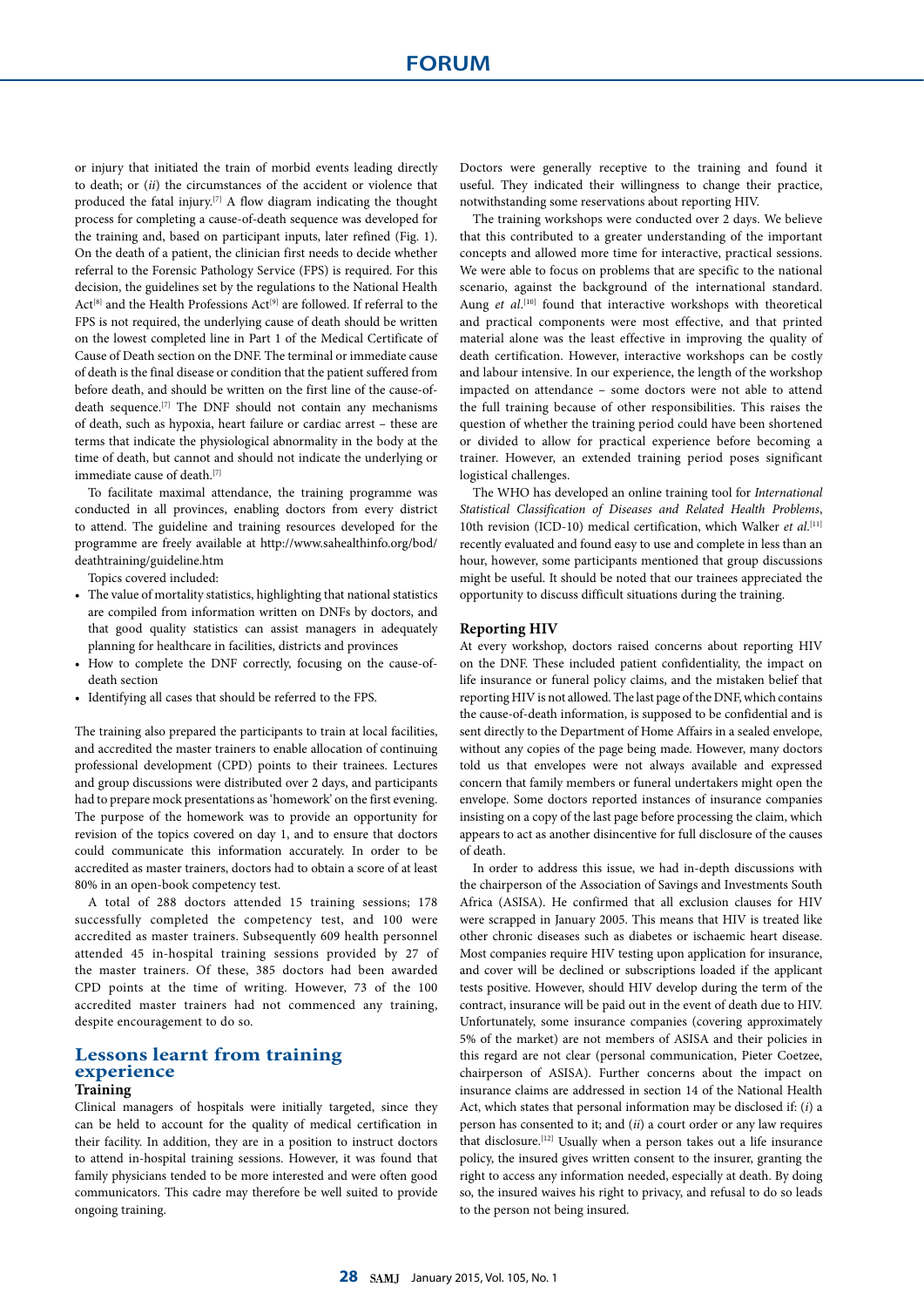# **FORUM**



*Fig. 1. Completing the Death Notification Form.*